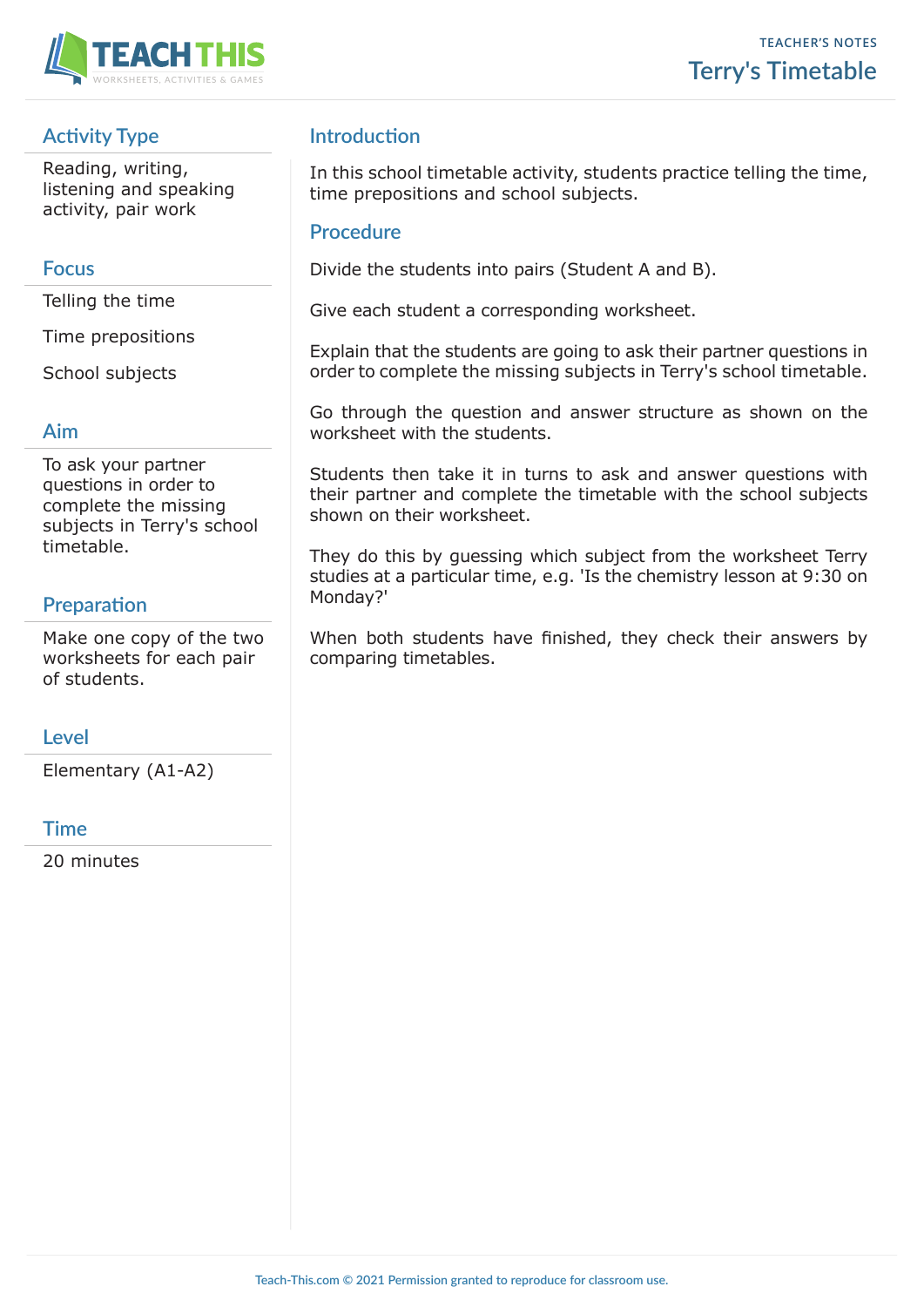

### **Student A**

Ask questions to Student B to complete the missing subjects in Terry's timetable.

Example:

A: Is the chemistry lesson at 9:30 on Monday?

B: Yes, it is. / No, it isn't.

The missing subjects:



Each missing subject appears twice in the timetable.

| <b>Time</b>     | <b>Monday</b> | <b>Tuesday</b> | Wednesday | <b>Thursday</b> | <b>Friday</b> |
|-----------------|---------------|----------------|-----------|-----------------|---------------|
| $08:30 - 09:25$ | IT            |                | maths     |                 | biology       |
| $09:30 - 10:25$ |               | music          |           |                 |               |
| $10:25 - 10:40$ | break         | break          | break     | break           | break         |
| $10:40 - 11:35$ |               | French         |           | IT              | physics       |
| $11:35 - 12:30$ | maths         |                | music     | physics         |               |
| $12:30 - 13:30$ | lunch         | lunch          | lunch     | lunch           | lunch         |
| $13:30 - 14:25$ |               |                | French    |                 |               |
| $14:30 - 15:25$ | history       | biology        | sports    | history         | sports        |